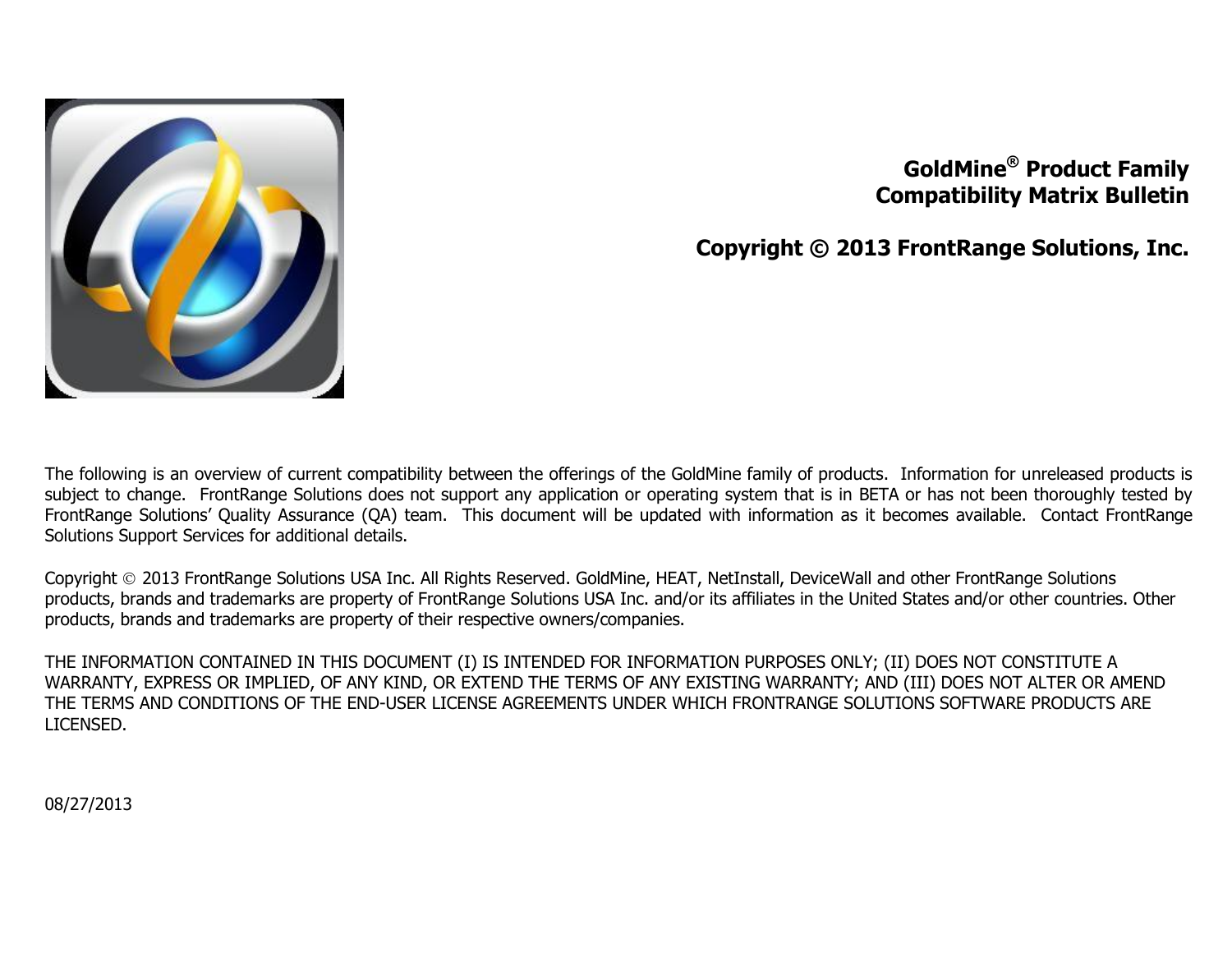# **Contents**

| <u>opter on decision and construction and construction of the construction of the construction of the construction of the construction of the construction of the construction of the construction of the construction of the co</u> |  |
|--------------------------------------------------------------------------------------------------------------------------------------------------------------------------------------------------------------------------------------|--|
|                                                                                                                                                                                                                                      |  |
|                                                                                                                                                                                                                                      |  |
|                                                                                                                                                                                                                                      |  |
|                                                                                                                                                                                                                                      |  |
|                                                                                                                                                                                                                                      |  |
|                                                                                                                                                                                                                                      |  |
|                                                                                                                                                                                                                                      |  |
|                                                                                                                                                                                                                                      |  |
|                                                                                                                                                                                                                                      |  |
|                                                                                                                                                                                                                                      |  |

# <span id="page-1-0"></span>**Key**

| $\overline{\mathsf{C}}$ | Has been fully QA tested and is <b>Compatible</b> (supported)                         |
|-------------------------|---------------------------------------------------------------------------------------|
|                         | Has been fully QA tested and can be Integrated (supported)                            |
| W                       | Has not been fully QA tested for compatibility/integration, but does Work (supported) |
| N                       | Not supported due to known compatibility issues                                       |
| <b>NT</b>               | Has Not been QA Tested; is currently NOT supported due to lack of testing             |
|                         | Not Applicable/Not Available (NOT Supported)                                          |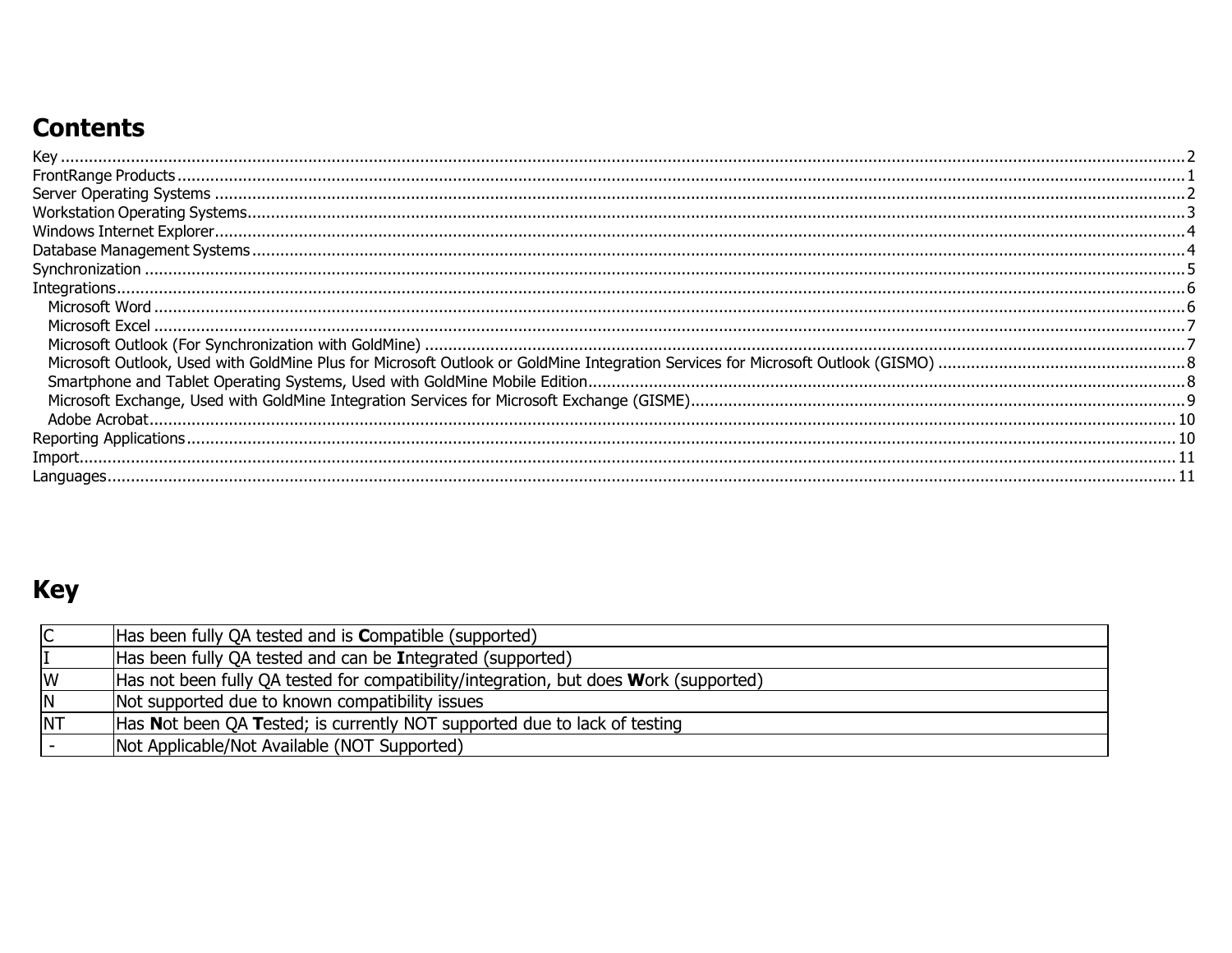## <span id="page-2-0"></span>**FrontRange Products**

This document assumes that users are running the most current build of the listed products.

| <b>Product</b>                                                      | <b>Build Number</b>                                       |
|---------------------------------------------------------------------|-----------------------------------------------------------|
| <b>GoldMine Premium Edition (English)</b>                           | 8.03.80716, 8.5.2.8, 9.0.4.28, 9.2.0.59, 9.2.1.92, 2013.1 |
| GoldMine Premium Edition (German)                                   | 9.0.4.90                                                  |
| GoldMine Premium Edition (Italian)                                  | 9.0.4.90                                                  |
| GoldMine Premium Edition (Russian)                                  | 9.0.4.90                                                  |
| GoldMine Premium Edition (Spanish)                                  | 9.0.4.92                                                  |
| <b>GoldMine Corporate Edition (English)</b>                         | 7.00.70302, 7.51.81009, 7.6.0.16                          |
| GoldMine Corporate Edition (French)                                 | 6.70.61009                                                |
| GoldMine Corporate Edition (German)                                 | 6.70.61030                                                |
| GoldMine Corporate Edition (Italian)                                | 6.70.50808                                                |
| GoldMine Corporate Edition (Spanish)                                | 6.50.40321                                                |
| <b>GoldMine Mobile Edition</b>                                      | 9.0.0.44, 9.2.0.35, 9.3.0.24                              |
| <i>iGoldMine</i>                                                    | 8.0, 9.0, 9.2                                             |
| GoldMine Integration Services for Microsoft Exchange Server (GISME) | 2.1.1.3, 2.1.2.4, 2.1.2.9, 2.2.0.4                        |
| GoldMine Integration Services for Microsoft Outlook (GISMO)         | 134 for GMCE 7.5, 135 for GMPE 8.0                        |
| GoldMine Plus for Microsoft Office                                  | 217, 8.0.0.48                                             |
| GoldMine Plus for Adobe Acrobat                                     | 7.0.70505                                                 |

|                         | <b>GMCE 7.0</b> | <b>GMCE 7.5</b> | <b>GMCE 7.6</b> | <b>GMPE 8.0</b> | <b>GMPE 8.5</b>          | <b>GMPE 9.0</b> | <b>GMPE 9.2</b> | <b>GMPE</b> |
|-------------------------|-----------------|-----------------|-----------------|-----------------|--------------------------|-----------------|-----------------|-------------|
| GoldMine Mobile 9.0     |                 |                 |                 |                 |                          |                 |                 |             |
| GoldMine Mobile 9.2/9.3 | $\sim$          |                 |                 |                 | $\overline{\phantom{0}}$ |                 |                 |             |
| iGoldMine 7.0           |                 | W               | <b>NT</b>       |                 | <b>NT</b>                | <b>NT</b>       | <b>NT</b>       |             |
| iGoldMine 8.0           | <b>NT</b>       |                 |                 |                 |                          |                 |                 |             |
| iGoldMine 9.0           | <b>NT</b>       | W               | W               | W               | W                        |                 |                 |             |
| iGoldMine 9.2           | <b>NT</b>       | NT              | <b>NT</b>       | <b>NT</b>       | <b>NT</b>                | W               | W               |             |
| HEAT 9.0                | NT              | W               | <b>NT</b>       | W               | ∽                        | <b>NT</b>       | <b>NT</b>       |             |
| HEAT 9.5                | NT              | NT              |                 | <b>NT</b>       |                          |                 | W               | W           |
| <b>HEAT 9.5.1</b>       | <b>NT</b>       | NT              | <b>NT</b>       | <b>NT</b>       | <b>NT</b>                | N               |                 |             |
| <b>HEAT 9.5.2</b>       | <b>NT</b>       | <b>NT</b>       | <b>NT</b>       | <b>NT</b>       | <b>NT</b>                |                 | W               | W           |
| Voice 5.6               | <b>NT</b>       | <b>NT</b>       |                 | <b>NT</b>       |                          |                 |                 |             |
| Voice 5.8               | NT              | NT              | <b>NT</b>       | <b>NT</b>       | <b>NT</b>                |                 |                 |             |

 $1$  GoldMine Mobile Edition 9.0 is only supported with English versions of GoldMine Premium Edition, version 9.0.3, 9.0.4, or 9.2.0.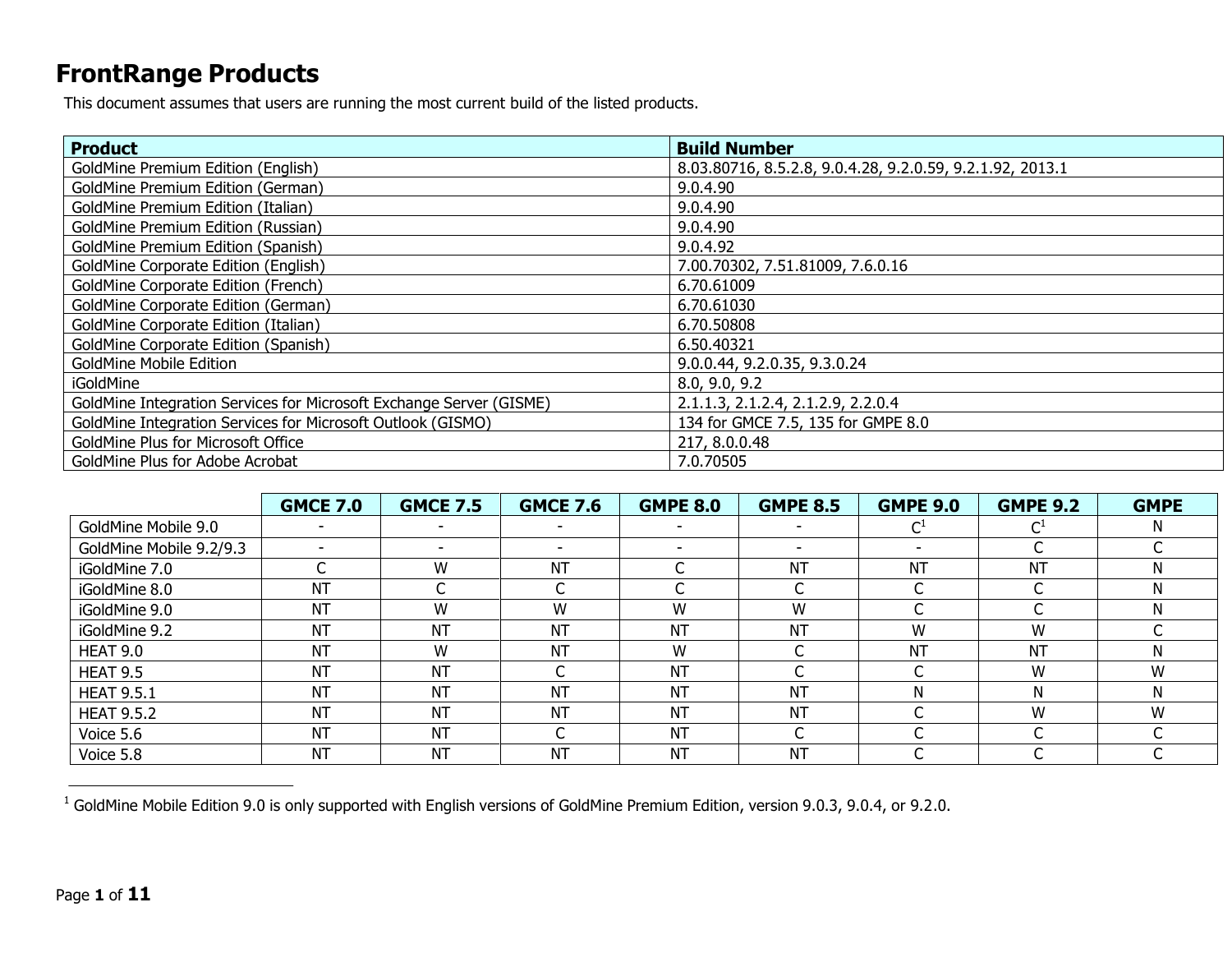### <span id="page-3-0"></span>**Server Operating Systems**

|                                    | <b>GMCE</b> | <b>GMCE</b> | <b>GMCE</b> | <b>GMPE</b>              | <b>GMPE</b>              | <b>GMPE</b>              | <b>GMPE</b>              | <b>GMPE</b>              | <b>iGM</b>               | <b>iGM</b>               | <b>iGM</b> | <b>iGM</b>               |
|------------------------------------|-------------|-------------|-------------|--------------------------|--------------------------|--------------------------|--------------------------|--------------------------|--------------------------|--------------------------|------------|--------------------------|
|                                    | 7.0         | 7.5         | 7.6         | 8.0                      | 8.5                      | 9.0                      | 9.2                      | 2013.1                   | 7.0                      | 8.0                      | 9.0        | 9.2                      |
| Windows 2000 RTM                   | <b>NT</b>   | <b>NT</b>   | <b>NT</b>   | N                        | $\overline{\phantom{0}}$ | $\overline{\phantom{a}}$ | $\overline{\phantom{a}}$ | $\blacksquare$           | $\overline{\phantom{a}}$ | $\overline{\phantom{a}}$ | ۰.         | $\overline{\phantom{a}}$ |
| Windows 2000 SP1                   | <b>NT</b>   | <b>NT</b>   | <b>NT</b>   | N                        | ۰                        | $\overline{\phantom{a}}$ | $\blacksquare$           | $\blacksquare$           | $\overline{\phantom{a}}$ | $\overline{\phantom{a}}$ | ۰          |                          |
| Windows 2000 SP2                   | <b>NT</b>   | <b>NT</b>   | <b>NT</b>   | Ν                        | -                        | ۰.                       | $\overline{\phantom{a}}$ | $\overline{\phantom{a}}$ | $\overline{\phantom{a}}$ | $\overline{\phantom{a}}$ | -          | $\overline{\phantom{a}}$ |
| Windows 2000 SP3                   | <b>NT</b>   | <b>NT</b>   | <b>NT</b>   | Ν                        | ۰                        | ۰.                       | $\overline{\phantom{a}}$ | $\overline{\phantom{a}}$ | $\overline{\phantom{a}}$ | $\overline{\phantom{a}}$ | ۰.         | $\overline{\phantom{a}}$ |
| Windows 2000 SP4                   | C           | W           | W           | N                        | ٠                        | $\overline{\phantom{a}}$ | ۰                        | $\overline{\phantom{0}}$ | $\overline{\phantom{0}}$ | $\overline{\phantom{0}}$ | ۰          | $\overline{\phantom{0}}$ |
| Windows XP Professional            | <b>NT</b>   | <b>NT</b>   | <b>NT</b>   | <b>NT</b>                | <b>NT</b>                | <b>NT</b>                | <b>NT</b>                | <b>NT</b>                | $W^2$                    | W <sup>3</sup>           | <b>NT</b>  | <b>NT</b>                |
| Windows Server 2003 RTM            | C           | W           | <b>NT</b>   | $\overline{\phantom{a}}$ | <b>NT</b>                | <b>NT</b>                | <b>NT</b>                | <b>NT</b>                | W                        | W                        | <b>NT</b>  | <b>NT</b>                |
| Windows Server 2003 SP1            | C           | W           | <b>NT</b>   | $\overline{\phantom{0}}$ | NT                       | <b>NT</b>                | NT                       | <b>NT</b>                | W                        | W                        | <b>NT</b>  | <b>NT</b>                |
| Windows Server 2003 SP2            | W           | W           | <b>NT</b>   | W                        | W                        | <b>NT</b>                | <b>NT</b>                | <b>NT</b>                | C                        | C                        | C          | C <sup>4</sup>           |
| Windows Server 2003 R2             | C           | W           | <b>NT</b>   | W                        | W                        | <b>NT</b>                | <b>NT</b>                | <b>NT</b>                | W                        | W                        | <b>NT</b>  | <b>NT</b>                |
| Windows Server 2003 R2 SP2         | <b>NT</b>   | C           | C           | C                        | C                        | C                        | C                        | W                        | C                        | C                        | C          | C <sub>5</sub>           |
| Windows Server 2008 RTM            | <b>NT</b>   | <b>NT</b>   | <b>NT</b>   | <b>NT</b>                | C                        | C                        | C                        | $\mathsf C$              | N                        | N                        | <b>NT</b>  | <b>NT</b>                |
| Windows Server 2008 SP2            | <b>NT</b>   | <b>NT</b>   | C           | <b>NT</b>                | C                        | C                        | C                        | $\mathsf{C}$             | N                        | N <sup>5</sup>           | C          | $\mathsf{C}$             |
| Windows Server 2008 R2 RTM         | <b>NT</b>   | <b>NT</b>   | C           | <b>NT</b>                | <b>NT</b>                | C                        | C                        | C                        | N                        | N                        | <b>NT</b>  | <b>NT</b>                |
| Windows Server 2008 R2 SP1         | <b>NT</b>   | <b>NT</b>   | <b>NT</b>   | <b>NT</b>                | <b>NT</b>                | C                        | C                        | C                        | N                        | N                        | C          | $\mathsf{C}$             |
| Windows Server 2012 RTM            | <b>NT</b>   | <b>NT</b>   | <b>NT</b>   | <b>NT</b>                | <b>NT</b>                | <b>NT</b>                | $C^6$                    | C                        | <b>NT</b>                | <b>NT</b>                | N          | C                        |
| Windows Small Business Server 2000 | C           | <b>NT</b>   | <b>NT</b>   | <b>NT</b>                | <b>NT</b>                | <b>NT</b>                | <b>NT</b>                | <b>NT</b>                | <b>NT</b>                | <b>NT</b>                | <b>NT</b>  | <b>NT</b>                |
| Windows Small Business Server 2003 | C           | W           | W           | W                        | W                        | W                        | W                        | W                        | W                        | W                        | W          | W                        |
| Windows Small Business Server 2008 | <b>NT</b>   | <b>NT</b>   | <b>NT</b>   | <b>NT</b>                | W                        | W                        | W                        | W                        | N                        | N                        | W          | W                        |
| Windows Small Business Server 2011 | <b>NT</b>   | <b>NT</b>   | <b>NT</b>   | <b>NT</b>                | <b>NT</b>                | W                        | W                        | W                        | N                        | N                        | W          | W                        |

**Note:** 64-bit server operating systems are not supported with GMCE 7.0, GMCE 7.5, or GMPE 8.0. GMCE 7.6 supports Windows Server 2008 R2 but does not support other 64-bit operating systems.

**Note:** When used with GISME, GMCE 7.6 does not support any version of Windows Server 2008.

**Note:** iGoldMine 7 and iGoldMine 8 do not support 64-bit server operating systems.

 $2$  Requires XP SP2. XP SP3 is not supported as an iGoldMine server operating system.

<sup>&</sup>lt;sup>3</sup> Requires XP SP2. XP SP3 is not supported as an iGoldMine server operating system.

<sup>&</sup>lt;sup>4</sup> Requires the 32-bit version. 64-bit is not supported on this operating system for iGoldMine.

<sup>&</sup>lt;sup>5</sup> Contact FrontRange Solutions Support Services for an alternative solution when using Windows Server 2008 (32-bit version).

<sup>6</sup> Requires GoldMine Premium Edition 9.2.1 or higher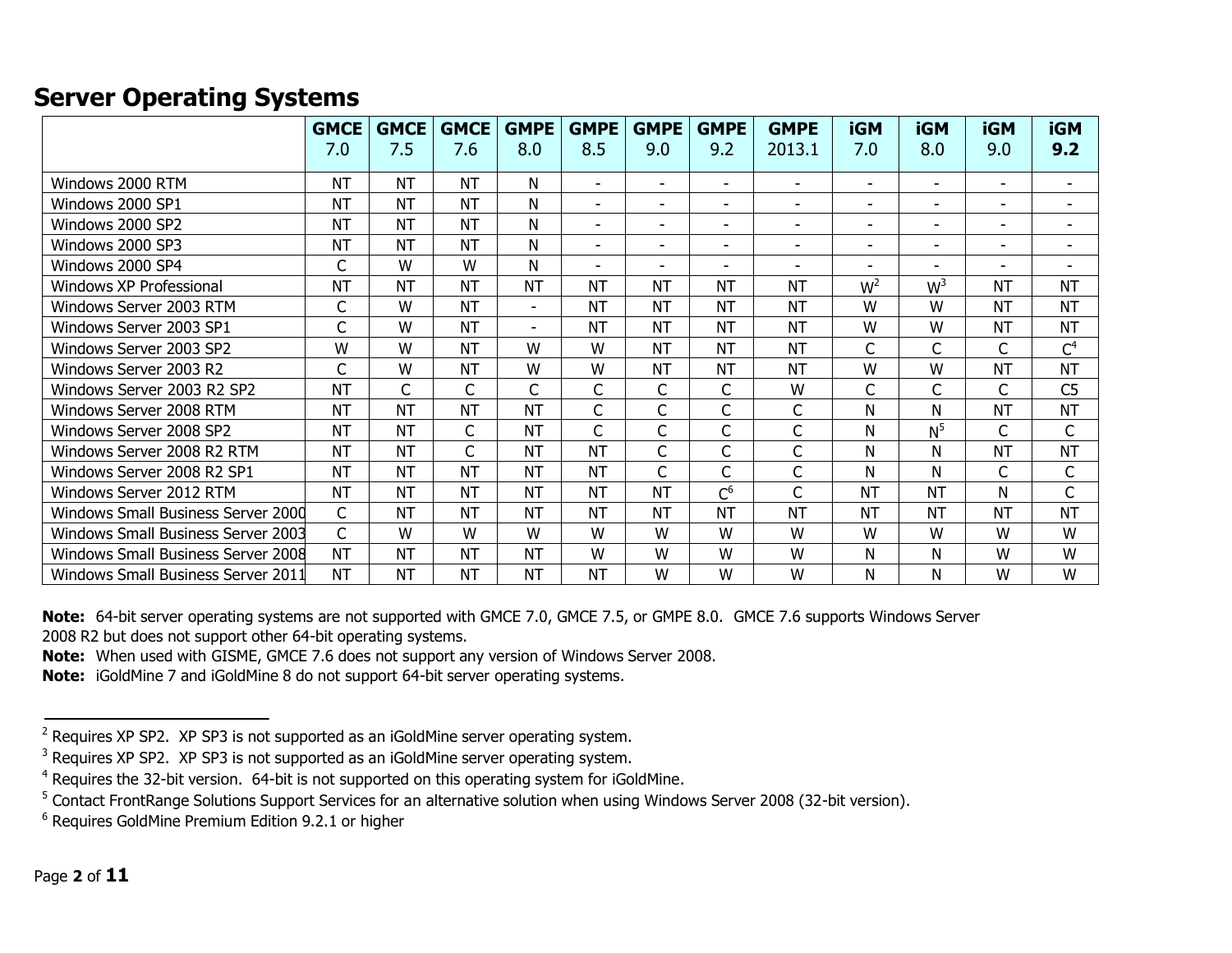## <span id="page-4-0"></span>**Workstation Operating Systems**

|                              | <b>GMCE</b><br>7.0       | <b>GMCE</b><br>7.5       | <b>GMCE</b><br>7.6       | <b>GMPE</b><br>8.0       | <b>GMPE</b><br>8.5       | <b>GMPE</b><br>9.0       | <b>GMPE</b><br>9.2       | <b>GMPE</b><br>2013.1    | <b>iGM</b><br>7.0 | <b>iGM</b><br>8.0 | <b>iGM</b><br>9.0 | <b>iGM</b><br>9.2 |
|------------------------------|--------------------------|--------------------------|--------------------------|--------------------------|--------------------------|--------------------------|--------------------------|--------------------------|-------------------|-------------------|-------------------|-------------------|
| Windows 98                   |                          | $\overline{\phantom{a}}$ | $\blacksquare$           | $\blacksquare$           | $\sim$                   | $\overline{\phantom{a}}$ | $\overline{\phantom{a}}$ | $\blacksquare$           | <b>NT</b>         | <b>NT</b>         | <b>NT</b>         | <b>NT</b>         |
| Windows 98 SE                | N                        | $\overline{\phantom{a}}$ | $\blacksquare$           | $\overline{\phantom{a}}$ | $\overline{a}$           | $\overline{\phantom{a}}$ | $\overline{\phantom{a}}$ | $\overline{\phantom{a}}$ | C                 | C                 | <b>NT</b>         | <b>NT</b>         |
| <b>Windows ME</b>            | N                        | $\overline{a}$           | $\overline{\phantom{a}}$ | $\blacksquare$           | $\overline{a}$           | $\blacksquare$           | ۰                        | $\blacksquare$           | C                 | $\mathsf{C}$      | <b>NT</b>         | <b>NT</b>         |
| Windows 2000 Professional    | $\mathsf{C}$             | <b>NT</b>                | <b>NT</b>                | N                        |                          | $\blacksquare$           | $\overline{\phantom{a}}$ |                          | C                 | C                 | <b>NT</b>         | <b>NT</b>         |
| Windows XP Home              | $\mathsf{C}$             | <b>NT</b>                | <b>NT</b>                | <b>NT</b>                | <b>NT</b>                | <b>NT</b>                | <b>NT</b>                | <b>NT</b>                | C                 | $\mathsf{C}$      | <b>NT</b>         | <b>NT</b>         |
| Windows XP Professional RTM  | <b>NT</b>                | <b>NT</b>                | <b>NT</b>                | <b>NT</b>                | <b>NT</b>                | <b>NT</b>                | <b>NT</b>                | <b>NT</b>                | C                 | C                 | <b>NT</b>         | <b>NT</b>         |
| Windows XP SP1               | <b>NT</b>                | <b>NT</b>                | <b>NT</b>                | <b>NT</b>                | <b>NT</b>                | <b>NT</b>                | <b>NT</b>                | <b>NT</b>                | C                 | C                 | <b>NT</b>         | <b>NT</b>         |
| Windows XP SP2               | $\mathsf{C}$             | C                        | <b>NT</b>                | $\mathsf C$              | <b>NT</b>                | <b>NT</b>                | <b>NT</b>                | <b>NT</b>                | C                 | C                 | <b>NT</b>         | <b>NT</b>         |
| Windows XP SP3               | <b>NT</b>                | <b>NT</b>                | $\mathsf{C}$             | C                        | C                        | $\mathsf{C}$             | $\mathsf{C}$             | $\mathsf{C}$             | <b>NT</b>         | <b>NT</b>         | C                 | $\mathsf C$       |
| Windows XP Tablet PC Edition | <b>NT</b>                | <b>NT</b>                | <b>NT</b>                | <b>NT</b>                | <b>NT</b>                | <b>NT</b>                | <b>NT</b>                | <b>NT</b>                | W                 | W                 | <b>NT</b>         | <b>NT</b>         |
| Windows Vista RTM            | N                        | $\mathsf{C}$             | <b>NT</b>                | $\mathsf C$              | N                        | <b>NT</b>                | <b>NT</b>                | <b>NT</b>                | N                 | N                 | N                 | <b>NT</b>         |
| <b>Windows Vista SP1</b>     | <b>NT</b>                | <b>NT</b>                | <b>NT</b>                | $\mathsf{C}$             | C                        | W                        | W                        | W                        | <b>NT</b>         | <b>NT</b>         | W                 | <b>NT</b>         |
| Windows Vista SP2            | <b>NT</b>                | <b>NT</b>                | $\mathsf{C}$             | <b>NT</b>                | C                        | $\mathsf{C}$             | $\mathsf{C}$             | W                        | <b>NT</b>         | <b>NT</b>         | $\mathsf{C}$      | $\mathsf{C}$      |
| Windows 7 RTM x86 (32-bit)   | <b>NT</b>                | <b>NT</b>                | $\mathsf{C}$             | <b>NT</b>                | <b>NT</b>                | C                        | C                        | $\mathsf{C}$             | <b>NT</b>         | <b>NT</b>         | W                 | <b>NT</b>         |
| Windows 7 RTM x64 (64-bit)   | <b>NT</b>                | <b>NT</b>                | <b>NT</b>                | <b>NT</b>                | <b>NT</b>                | $\mathsf{C}$             | $\mathsf{C}$             | $\mathsf{C}$             | <b>NT</b>         | <b>NT</b>         | W                 | <b>NT</b>         |
| Windows 7 SP1 x86 (32-bit)   | <b>NT</b>                | <b>NT</b>                | <b>NT</b>                | <b>NT</b>                | <b>NT</b>                | $\mathsf C$              | C                        | $\mathsf{C}$             | <b>NT</b>         | <b>NT</b>         | C                 | C                 |
| Windows 7 SP1 x64 (64-bit)   | <b>NT</b>                | <b>NT</b>                | <b>NT</b>                | <b>NT</b>                | <b>NT</b>                | $\mathsf{C}$             | $\mathsf{C}$             | $\mathsf C$              | <b>NT</b>         | <b>NT</b>         | $\mathsf{C}$      | $\mathsf C$       |
| Windows 8                    | <b>NT</b>                | <b>NT</b>                | <b>NT</b>                | <b>NT</b>                | <b>NT</b>                | <b>NT</b>                | $C^7$                    | $\mathsf{C}$             | <b>NT</b>         | <b>NT</b>         | <b>NT</b>         | $\mathsf C$       |
| <b>Windows RT</b>            | $\overline{\phantom{a}}$ | $\overline{\phantom{a}}$ | $\overline{\phantom{a}}$ | $\overline{\phantom{a}}$ | $\overline{\phantom{a}}$ | $\overline{\phantom{a}}$ | N                        | N                        | <b>NT</b>         | <b>NT</b>         | <b>NT</b>         | <b>NT</b>         |
| Macintosh OS 9.x             | $\overline{\phantom{0}}$ | $\blacksquare$           |                          | $\overline{\phantom{a}}$ |                          | $\blacksquare$           |                          |                          | C                 | C                 |                   | <b>NT</b>         |
| Macintosh OS 10.4            | $\overline{\phantom{a}}$ | $\overline{\phantom{a}}$ | $\overline{\phantom{a}}$ | $\overline{\phantom{a}}$ | $\overline{a}$           | $\blacksquare$           | ۰                        | $\overline{\phantom{a}}$ | Ν                 | N                 | $\mathsf C$       | <b>NT</b>         |
| Macintosh OS 10.8            | $\blacksquare$           | $\overline{\phantom{a}}$ | $\overline{\phantom{a}}$ | $\blacksquare$           | $\overline{\phantom{a}}$ | $\overline{\phantom{a}}$ | $\overline{\phantom{a}}$ | $\blacksquare$           | N                 | N                 | N                 | $\mathsf{C}$      |
| Linux                        | $\overline{\phantom{a}}$ | $\overline{\phantom{a}}$ | $\blacksquare$           | ۰                        | $\overline{\phantom{0}}$ | $\overline{\phantom{a}}$ | ۰                        |                          | C                 | C                 | $\mathsf{C}$      | <b>NT</b>         |

**Note:** 64-bit versions of Windows XP and Vista are not tested or supported by FrontRange Solutions.

<sup>7</sup> Requires GoldMine Premium Edition 9.2.1 or higher.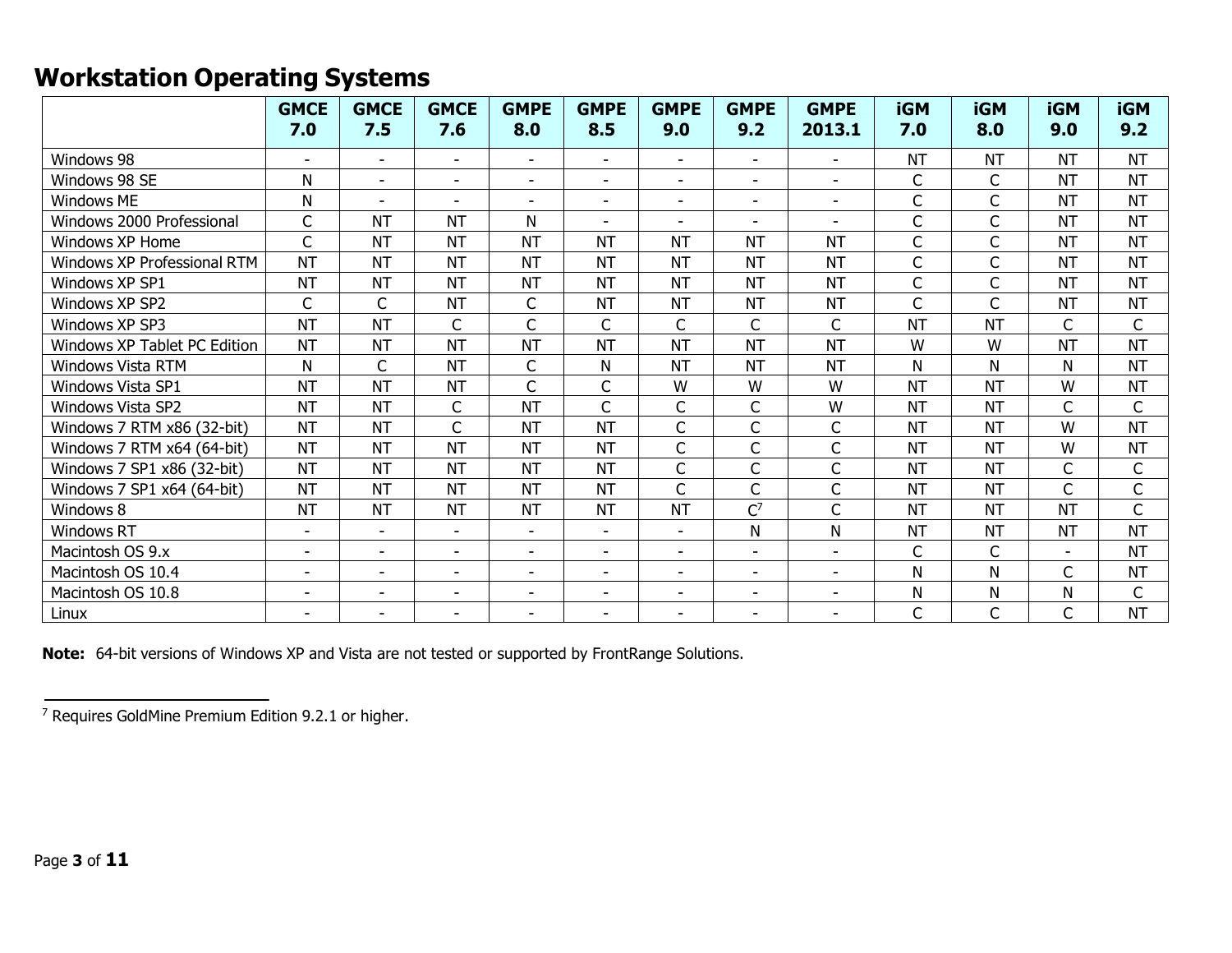# <span id="page-5-0"></span>**Windows Internet Explorer**

|                      | GMCE 7.0/7.5 | <b>GMCE 7.6</b> | <b>GMPE 8.0</b> | <b>GMPE 8.5</b> | <b>GMPE 9.0</b> | <b>GMPE 9.2</b> | <b>GMPE</b><br>2013.1 |
|----------------------|--------------|-----------------|-----------------|-----------------|-----------------|-----------------|-----------------------|
| Internet Explorer 6  |              | W               |                 |                 | W               |                 |                       |
| Internet Explorer 7  |              | W               |                 |                 | W               | W               | W                     |
| Internet Explorer 8  | <b>NT</b>    |                 | ΝT              |                 |                 |                 |                       |
| Internet Explorer 9  | NΤ           | <b>NT</b>       | ΝT              | ΝT              |                 |                 |                       |
| Internet Explorer 10 | NT           | <b>NT</b>       | ΝT              | <b>NT</b>       | ΝT              |                 |                       |

# <span id="page-5-1"></span>**Database Management Systems**

|                           | <b>GMCE</b>              | <b>GMCE</b>              | <b>GMCE</b>              | <b>GMPE</b>    | <b>GMPE</b>              | <b>GMPE</b>              | <b>GMPE</b>              | <b>GMPE</b>    |
|---------------------------|--------------------------|--------------------------|--------------------------|----------------|--------------------------|--------------------------|--------------------------|----------------|
|                           | 7.0                      | 7.5                      | 7.6                      | 8.0            | 8.5                      | 9.0                      | 9.2                      | 2013.1         |
| MS-SQL 2000 RTM           | Ν                        | N                        | N                        | N              | N                        | N                        | N                        | N              |
| MS-SQL 2000 SP1           | Ν                        | N                        | N                        | N              | N                        | N                        | N                        | <b>NT</b>      |
| MS-SQL 2000 SP2           | Ν                        | $\mathsf{N}$             | N                        | N              | N                        | N                        | N                        | <b>NT</b>      |
| MS-SQL 2000 SP3           | Ν                        | ${\sf N}$                | N                        | N              | ${\sf N}$                | N                        | ${\sf N}$                | <b>NT</b>      |
| MS-SQL 2000 SP4           | C                        | C                        | W                        | W              | N                        | N                        | N                        | <b>NT</b>      |
| MS-SQL 2005 RTM           | C                        | $\mathsf{N}$             | N                        | N              | ${\sf N}$                | N                        | N                        | <b>NT</b>      |
| MS-SQL 2005 SP1           | C                        | $\mathsf{N}$             | $\mathsf{N}$             | N              | ${\sf N}$                | N                        | N                        | <b>NT</b>      |
| MS-SQL 2005 SP2           | N                        | C                        | $\mathsf{N}$             | $\mathsf{C}$   | W                        | ${\sf N}$                | ${\sf N}$                | <b>NT</b>      |
| MS-SQL 2005 SP3           | N                        | $\mathsf{N}$             | $\mathsf C$              | N              | $\mathsf C$              | C                        | C                        | W              |
| MS-SQL 2005 SP4           | N                        | $\mathsf{N}$             | $\mathsf{N}$             | N              | ${\sf N}$                | $\mathsf{C}$             | C                        | W              |
| MS-SQL 2008 RTM           | Ν                        | $\mathsf{N}$             | $\mathsf{N}$             | N              | $\mathsf C$              | N                        | ${\sf N}$                | W              |
| MS-SQL 2008 SP1           | N                        | ${\sf N}$                | $\mathsf C$              | N              | C                        | $\mathsf{C}$             | C                        | W              |
| MS-SQL 2008 SP2           | N                        | N                        | $\mathsf{N}$             | N              | N                        | N                        | $\mathsf{N}$             | W              |
| MS-SQL 2008 R2 RTM        | Ν                        | N                        | N                        | N              | ${\sf N}$                | $\mathsf{C}$             | W                        | W              |
| MS-SQL 2008 R2 SP1        | N                        | N                        | N                        | N              | N                        | N                        | W                        | W              |
| MS-SQL 2008 R2 SP2        | N                        | $\mathsf{N}$             | $\mathsf{N}$             | N              | N                        | N                        | C                        | $\mathsf{C}$   |
| MS-SQL 2012 RTM           | Ν                        | N                        | $\mathsf{N}$             | N              | N                        | N                        | $\mathsf C$              | C              |
| MS-SQL 2012 SP1           | N                        | $\mathsf{N}$             | N                        | N              | ${\sf N}$                | N                        | ${\sf N}$                | $\mathsf{C}$   |
| Firebird Classic 1.0      | $\overline{\phantom{a}}$ | $\overline{\phantom{a}}$ | $\overline{\phantom{0}}$ | $\blacksquare$ | $\overline{\phantom{0}}$ | $\overline{\phantom{a}}$ | ÷,                       | $\blacksquare$ |
| Firebird Super Server 1.0 | Ν                        | ${\sf N}$                | $\mathsf{N}$             | N              | ${\sf N}$                |                          | $\overline{\phantom{a}}$ |                |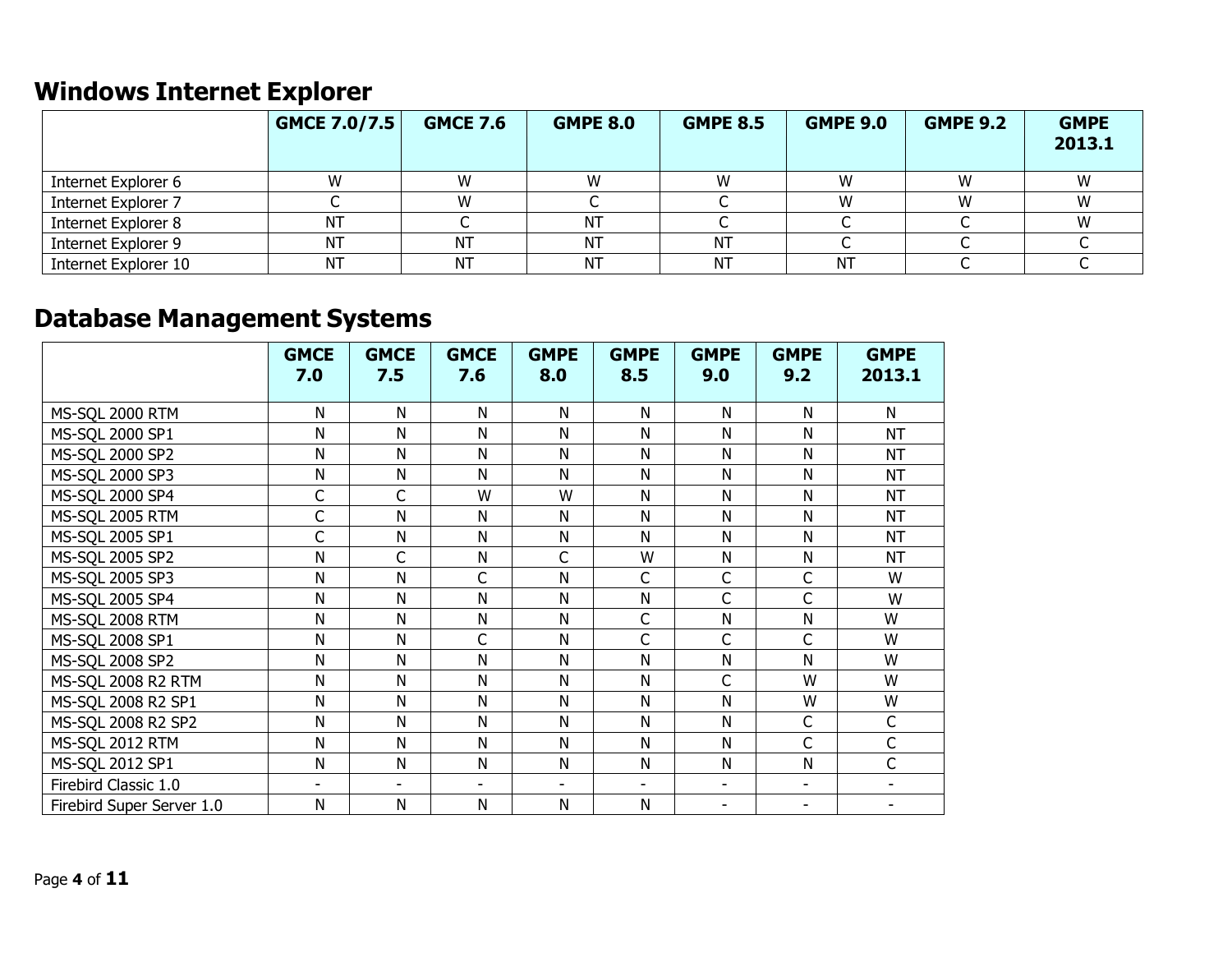|                                        | <b>GMCE</b><br>7.0 | <b>GMCE</b><br>7.5       | <b>GMCE</b><br>7.6       | <b>GMPE</b><br>8.0 | <b>GMPE</b><br>8.5       | <b>GMPE</b><br>9.0       | <b>GMPE</b><br>9.2 |
|----------------------------------------|--------------------|--------------------------|--------------------------|--------------------|--------------------------|--------------------------|--------------------|
| Firebird Classic 1.5                   |                    | $\overline{\phantom{0}}$ | $\overline{\phantom{a}}$ |                    | $\overline{\phantom{0}}$ | ۰                        |                    |
| Firebird Super Server 1.5 <sup>9</sup> |                    |                          | Ν                        |                    |                          | $\overline{\phantom{a}}$ |                    |
| Firebird Classic 1.5.3                 |                    |                          | Ν                        |                    |                          |                          |                    |
| Firebird Super Server 1.5.3            | Ν                  |                          |                          |                    |                          | ۰                        |                    |

**Note:** FrontRange Solutions does not support lowered compatibility levels in Microsoft SQL Server. For example, Microsoft SQL Server 2012 is not supported with GoldMine Corporate Edition 7.0, even if the compatibility mode is set for SQL Server 2005 (90).

## <span id="page-6-0"></span>**Synchronization**

GoldMine only supports synchronization between systems of the same version and build. In addition, GoldMine Corporate Edition can only sync with other Corporate Edition systems.

**Note:** FrontRange Solutions does not support synchronization between different localized versions of GoldMine. For example, synchronization between the German version of GoldMine Premium Edition 9.0 and the English version of GoldMine Premium Edition 9.0 is not supported.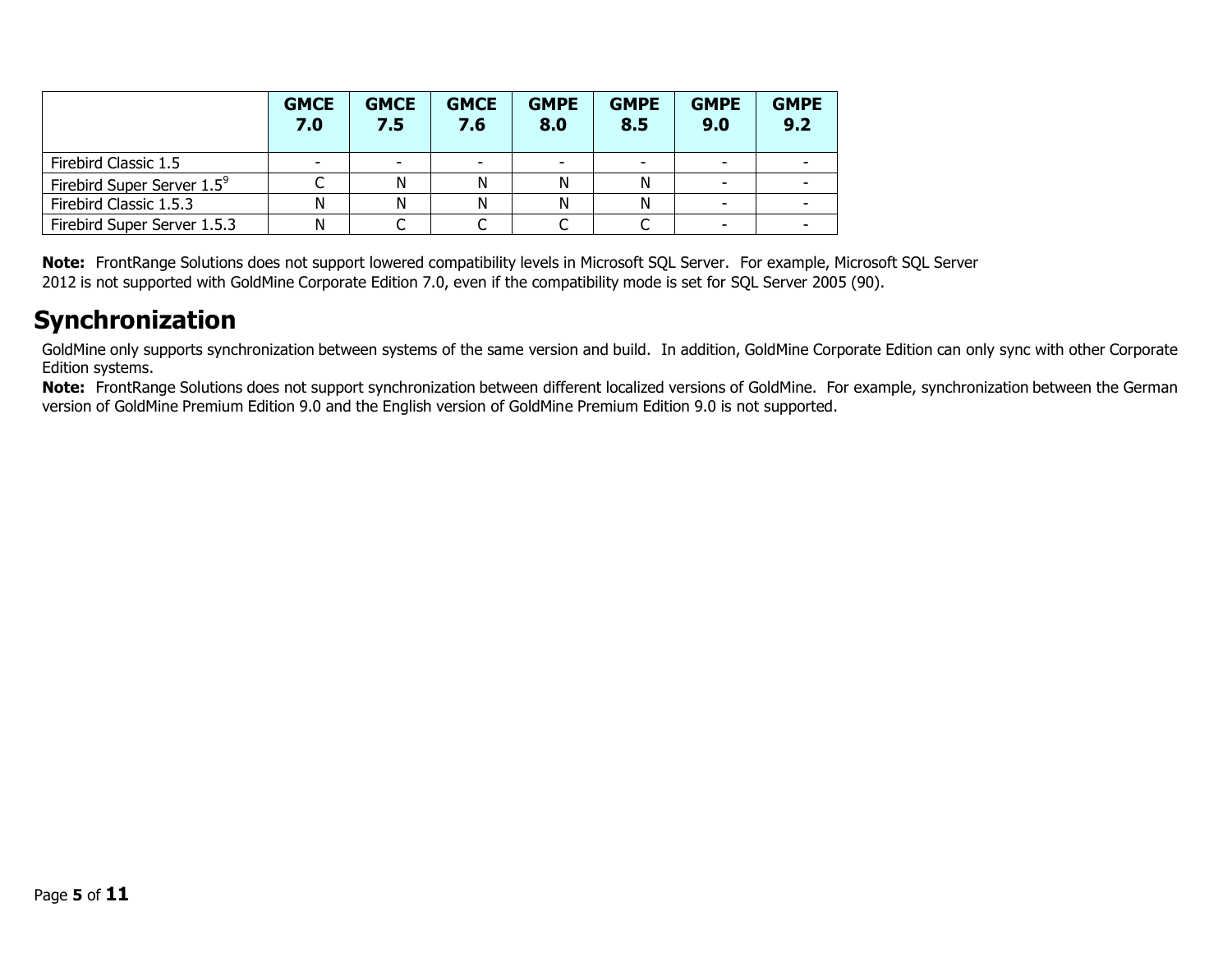## <span id="page-7-0"></span>**Integrations**

#### <span id="page-7-1"></span>**Microsoft Word**

|                      | <b>GMCE 7.0</b> | <b>GMCE 7.5</b> | <b>GMCE 7.6</b> | <b>GMPE 8.0</b> | <b>GMPE 8.5</b> | <b>GMPE 9.0</b> | <b>GMPE 9.2</b> | <b>GMPE</b><br>2013.1 |
|----------------------|-----------------|-----------------|-----------------|-----------------|-----------------|-----------------|-----------------|-----------------------|
| <b>Word 2003</b>     |                 | <b>NT</b>       | <b>NT</b>       | NT              | <b>NT</b>       | <b>NT</b>       | <b>NT</b>       | <b>NT</b>             |
| Word 2003 SP1        |                 | <b>NT</b>       | <b>NT</b>       | NT              | <b>NT</b>       | <b>NT</b>       | <b>NT</b>       | <b>NT</b>             |
| Word 2003 SP2        | W               |                 | W               |                 |                 | W               | W               | W                     |
| Word 2003 SP3        | <b>NT</b>       | <b>NT</b>       | C               | <b>NT</b>       | W               | $\sqrt{2}$      | C               | W                     |
| <b>Word 2007</b>     | <b>NT</b>       | $\sqrt{ }$      | <b>NT</b>       | C               | ⌒               | W               | W               | W                     |
| Word 2007 SP1        | <b>NT</b>       | <b>NT</b>       | <b>NT</b>       | <b>NT</b>       |                 | W               | W               | W                     |
| Word 2007 SP2        | <b>NT</b>       | <b>NT</b>       | C               | <b>NT</b>       | C               | $\sqrt{2}$      | C               |                       |
| Word 2007 SP3        | <b>NT</b>       | <b>NT</b>       | <b>NT</b>       | <b>NT</b>       | <b>NT</b>       | <b>NT</b>       | <b>NT</b>       | <b>NT</b>             |
| Word 2010 RTM 32-bit | <b>NT</b>       | <b>NT</b>       | C               | <b>NT</b>       | <b>NT</b>       | $C^8$           | C               |                       |
| Word 2010 64-bit     | <b>NT</b>       | <b>NT</b>       | <b>NT</b>       | NT              | <b>NT</b>       | <b>NT</b>       | Ν               | N                     |
| Word 2010 SP1 32-bit | <b>NT</b>       | <b>NT</b>       | <b>NT</b>       | NT              | <b>NT</b>       | C               | C               |                       |
| Word 2013 32-bit     | N               | N               | N               | N               | N               | N               | N               |                       |
| Word 2013 64-bit     | N               | N               | N               | N               | N               | N               | N               | N                     |

 $8 \overline{\smash{\mathrm{Office}}}$  2010 compatibility was added in GMPE 9.0.1. Not supported in GMPE 9.0.0

**Note:** Word 2003 SP3 does not properly render reports exported from GoldMine in RTF format.

**Note:** Some 3rd party applications which also integrate with Microsoft Word may interfere with GoldMine's integration with Word.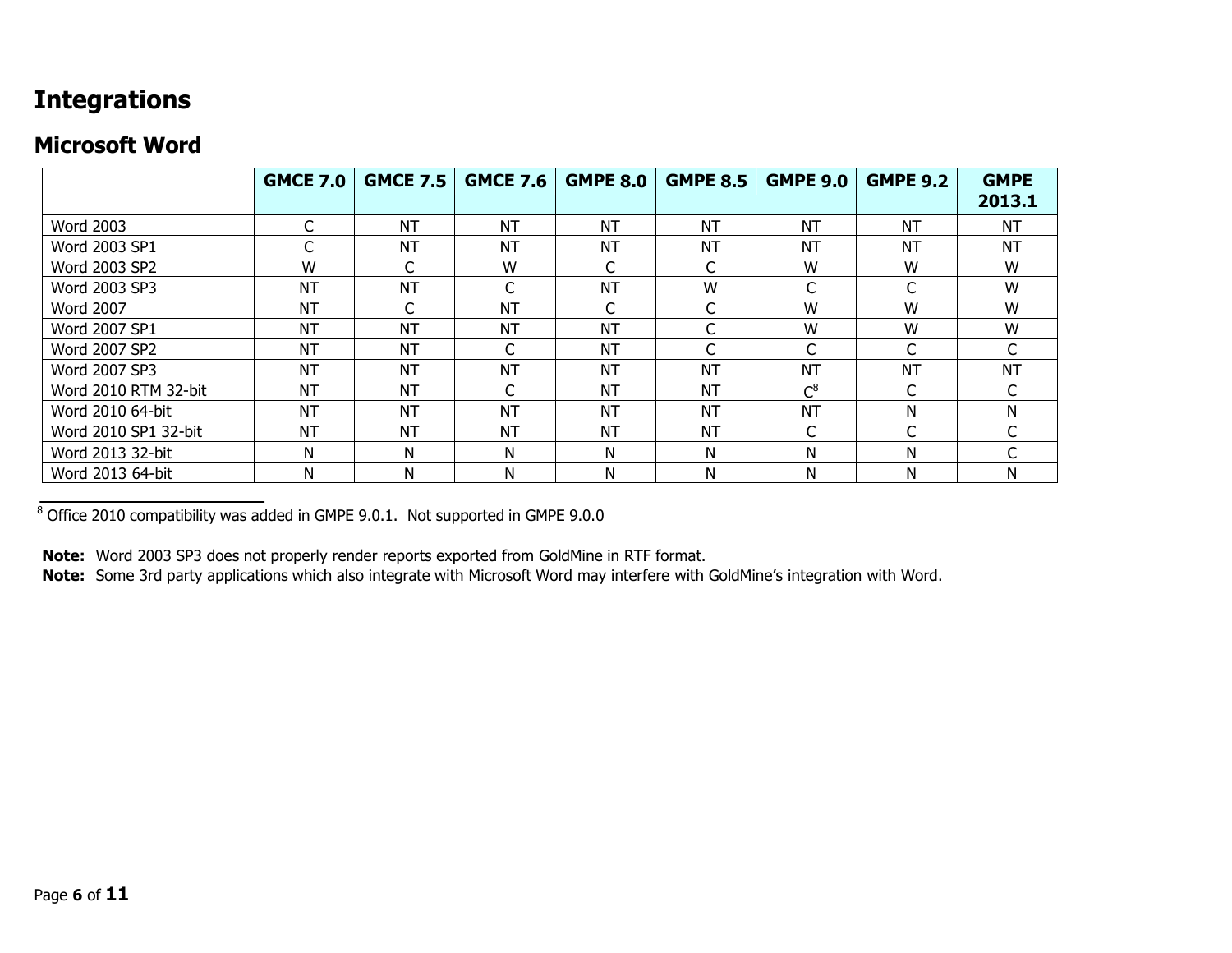#### <span id="page-8-0"></span>**Microsoft Excel**

|                       | <b>GMCE</b><br>7.0 | <b>GMCE</b><br>7.5 | <b>GMCE</b><br>7.6 | <b>GMPE</b><br>8.0 | <b>GMPE</b><br>8.5 | <b>GMPE</b><br>9.0 | <b>GMPE</b><br>9.2 | <b>GMPE</b><br>2013.1 |
|-----------------------|--------------------|--------------------|--------------------|--------------------|--------------------|--------------------|--------------------|-----------------------|
| <b>Excel 2003</b>     | C                  | <b>NT</b>          | NT                 | <b>NT</b>          | <b>NT</b>          | <b>NT</b>          | <b>NT</b>          | <b>NT</b>             |
| <b>Excel 2003 SP1</b> | C                  | <b>NT</b>          | <b>NT</b>          | <b>NT</b>          | NT                 | NT                 | <b>NT</b>          | <b>NT</b>             |
| <b>Excel 2003 SP2</b> | NΤ                 | C                  | W                  | C                  | C                  | W                  | W                  | W                     |
| <b>Excel 2003 SP3</b> | NT                 | <b>NT</b>          | C                  | <b>NT</b>          | W                  | C                  | C                  | C                     |
| <b>Excel 2007</b>     | <b>NT</b>          | C                  | <b>NT</b>          | $\mathsf{C}$       |                    | W                  | W                  | W                     |
| <b>Excel 2007 SP1</b> | <b>NT</b>          | <b>NT</b>          | <b>NT</b>          | <b>NT</b>          |                    | W                  | W                  | W                     |
| <b>Excel 2007 SP2</b> | NΤ                 | <b>NT</b>          | C                  | <b>NT</b>          | С                  | С                  | С                  | C                     |
| <b>Excel 2007 SP3</b> | <b>NT</b>          | <b>NT</b>          | <b>NT</b>          | <b>NT</b>          | <b>NT</b>          | NT                 | <b>NT</b>          | <b>NT</b>             |
| Excel 2010 RTM 32-bit | NΤ                 | <b>NT</b>          | C                  | <b>NT</b>          | NT                 | C <sup>9</sup>     | С                  | C                     |
| Excel 2010 64-bit     | NΤ                 | <b>NT</b>          | <b>NT</b>          | <b>NT</b>          | <b>NT</b>          | <b>NT</b>          | <b>NT</b>          | N                     |
| Excel 2010 SP1 32-bit | NΤ                 | <b>NT</b>          | <b>NT</b>          | <b>NT</b>          | <b>NT</b>          | <b>NT</b>          | <b>NT</b>          | W                     |
| Excel 2013 32-bit     | <b>NT</b>          | <b>NT</b>          | <b>NT</b>          | <b>NT</b>          | <b>NT</b>          | <b>NT</b>          | <b>NT</b>          | C                     |
| Excel 2013 64-bit     | Ν                  | N                  | N                  | N                  | N                  | N                  | N                  | N                     |

**Note:** Some 3rd party applications which also integrate with Microsoft Excel may interfere with GoldMine's integration with Excel.

## <span id="page-8-1"></span>**Microsoft Outlook (For Synchronization with GoldMine)**

|                         | <b>GMCE</b><br>7.0 | <b>GMCE</b><br>7.5 | <b>GMCE</b><br>7.6 | <b>GMPE</b><br>8.0 | <b>GMPE</b><br>8.5 | <b>GMPE</b><br>9.0 | <b>GMPE</b><br>9.2 | <b>GMPE</b><br>2013. |
|-------------------------|--------------------|--------------------|--------------------|--------------------|--------------------|--------------------|--------------------|----------------------|
| Outlook 2003            |                    |                    |                    |                    |                    |                    |                    | W                    |
| Outlook 2007            |                    |                    |                    | N                  |                    |                    |                    | W                    |
| Outlook 2010 RTM 32-bit |                    | N                  |                    | N                  | N                  |                    |                    |                      |
| Outlook 2010 RTM 64-bit |                    | N                  |                    | N                  | N                  |                    | Ν                  | N                    |
| Outlook 2010 SP1 32-bit |                    | N                  |                    | N                  | N                  | N                  | Ν                  | W                    |
| Outlook 2010 SP1 64-bit |                    | N                  |                    | Ν                  | N                  |                    | Ν                  |                      |
| Outlook 2013 32-bit     |                    | N                  | N                  | Ν                  | Ν                  | N                  | Ν                  |                      |
| Outlook 2013 64-bit     |                    | N                  |                    | N                  | N                  |                    | Ν                  |                      |

<sup>9</sup> Office 2010 compatibility was added in GMPE 9.0.1. Not supported in GMPE 9.0.0.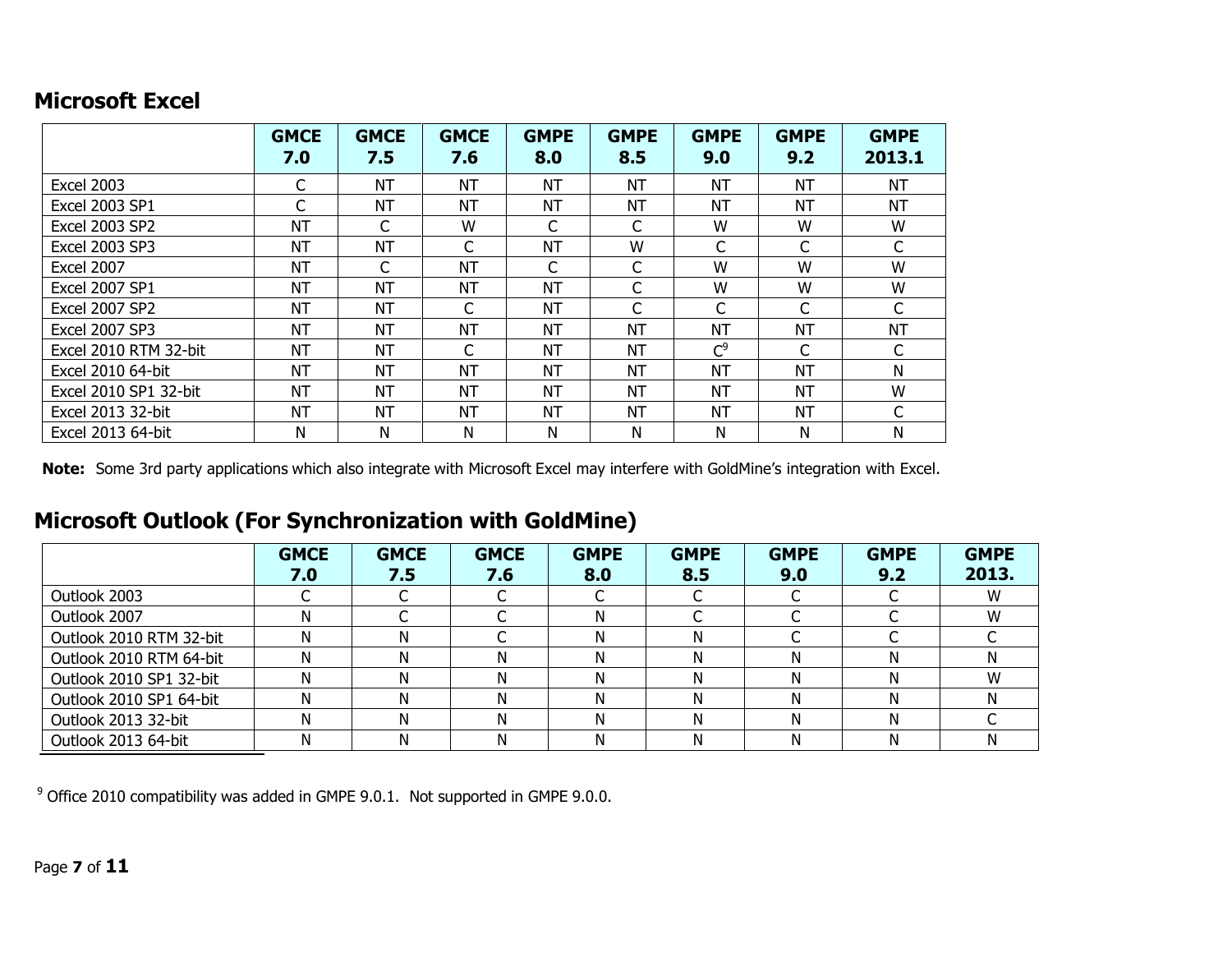### <span id="page-9-0"></span>**Microsoft Outlook, Used with GoldMine Plus for Microsoft Outlook or GoldMine Integration Services for Microsoft Outlook (GISMO)**

|                         | <b>GMCE</b> | <b>GMCE</b> | <b>GMCE</b>              | <b>GMPE</b> | <b>GMPE</b> | <b>GMPE</b> | <b>GMPE</b> | <b>GMPE</b> |
|-------------------------|-------------|-------------|--------------------------|-------------|-------------|-------------|-------------|-------------|
|                         | 7.0         | 7.5         | 7.6                      | 8.0         | 8.5         | 9.0         | 9.2         | 2013.1      |
| Outlook 2003            |             |             |                          |             | C           |             |             | W           |
| Outlook 2007 RTM        |             |             | <b>NT</b>                |             |             | W           | W           | W           |
| Outlook 2007 SP1        | <b>NT</b>   | <b>NT</b>   | <b>NT</b>                | <b>NT</b>   | C           | W           | W           | W           |
| Outlook 2007 SP2        | <b>NT</b>   | <b>NT</b>   |                          | <b>NT</b>   | C           |             |             |             |
| Outlook 2007 SP3        | <b>NT</b>   | <b>NT</b>   | <b>NT</b>                | <b>NT</b>   | <b>NT</b>   | <b>NT</b>   | <b>NT</b>   | <b>NT</b>   |
| Outlook 2010 RTM 32-bit | <b>NT</b>   | <b>NT</b>   | $\overline{\phantom{0}}$ | <b>NT</b>   | <b>NT</b>   | $C^{10}$    |             |             |
| Outlook 2010 RTM 64-bit | <b>NT</b>   | <b>NT</b>   | <b>NT</b>                | <b>NT</b>   | <b>NT</b>   | <b>NT</b>   | <b>NT</b>   |             |
| Outlook 2010 SP1 32-bit | <b>NT</b>   | <b>NT</b>   | NT                       | <b>NT</b>   | <b>NT</b>   | ╭           |             |             |
| Outlook 2010 SP1 64-bit | <b>NT</b>   | <b>NT</b>   | NT                       | <b>NT</b>   | <b>NT</b>   | <b>NT</b>   | <b>NT</b>   | N           |
| Outlook 2013 32-bit     | <b>NT</b>   | <b>NT</b>   | <b>NT</b>                | <b>NT</b>   | <b>NT</b>   | <b>NT</b>   | N           |             |
| Outlook 2013 64-bit     | N           | N           | Ν                        | N           | N           | N           | N           | N           |

**Note:** Some 3rd party applications which also integrate with Microsoft Outlook may interfere with GoldMine's integration with Outlook.

#### <span id="page-9-1"></span>**Smartphone and Tablet Operating Systems, Used with GoldMine Mobile Edition**

|                        | <b>GMME</b> | <b>GMME</b> | <b>GMME</b> |
|------------------------|-------------|-------------|-------------|
|                        | 9.0         | 9.2         | 9.3         |
| iOS <sub>1</sub>       | <b>NT</b>   | <b>NT</b>   | <b>NT</b>   |
| iOS <sub>2</sub>       | <b>NT</b>   | <b>NT</b>   | <b>NT</b>   |
| iOS <sub>3</sub>       | <b>NT</b>   | NT          | NT          |
| iOS 4                  | C           | W           | W           |
| iOS <sub>5</sub>       | W           | W           | W           |
| iOS <sub>6</sub>       | N           | C           |             |
| <b>BlackBerry OS 4</b> |             |             |             |
| BlackBerry OS 5        |             |             |             |
| BlackBerry OS 6        | <b>NT</b>   | NT          | NT          |
| <b>BlackBerry OS 7</b> | NΤ          | NT          | NT          |
| Android                | ΝT          | <b>NT</b>   | ΝT          |

 $10$  Office 2010 compatibility was added in GMPE 9.0.1. Not supported in GMPE 9.0.0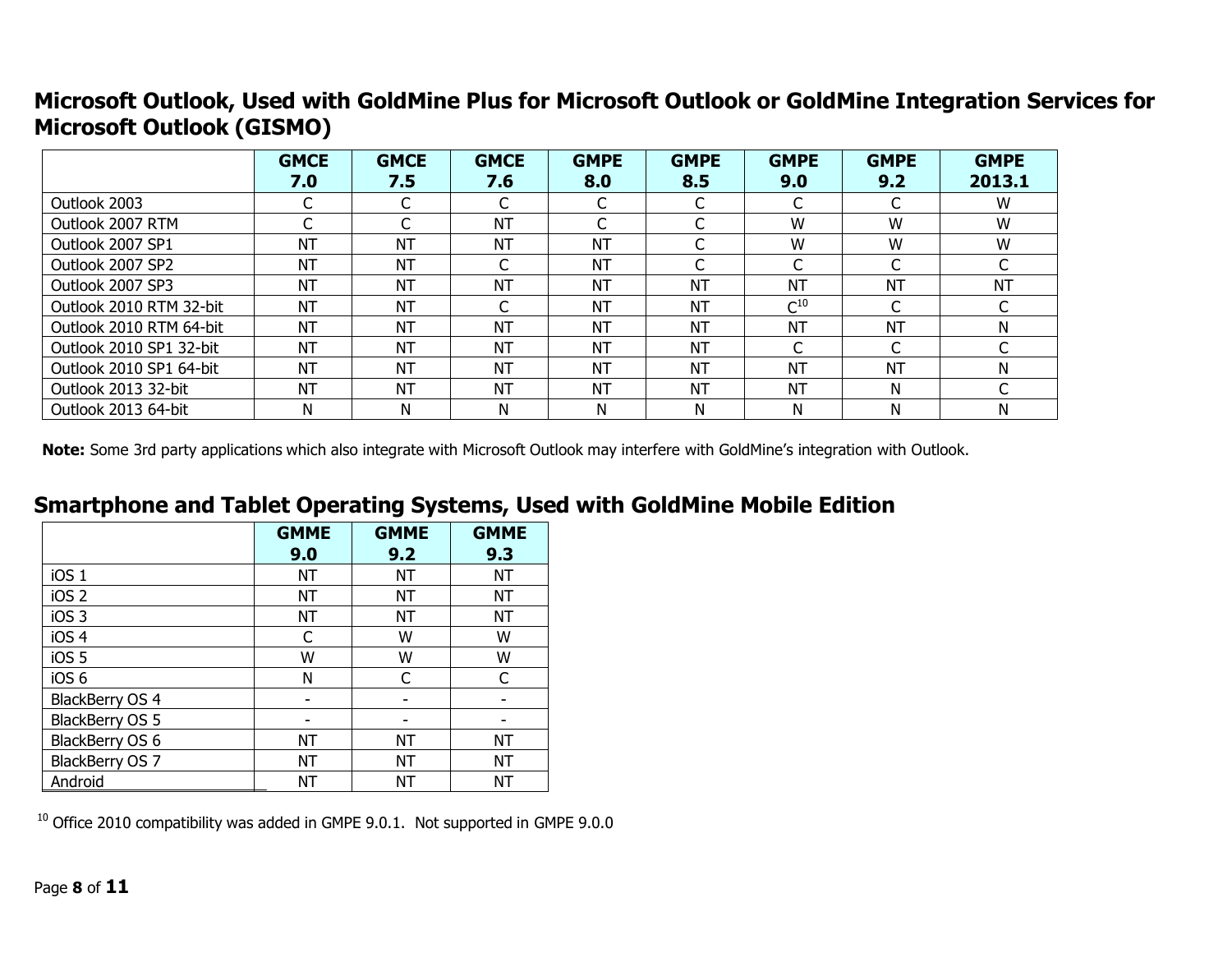|                                                       | <b>GMCE 7.0</b>          | <b>GMCE 7.5</b>          | <b>GMCE 7.6</b>          | <b>GMPE 8.0</b> | <b>GMPE 8.5</b>          | <b>GMPE 9.0</b>          | <b>GMPE 9.2</b> |
|-------------------------------------------------------|--------------------------|--------------------------|--------------------------|-----------------|--------------------------|--------------------------|-----------------|
| Exchange 2000 RTM                                     | Ν                        | N                        | ٠                        | N               | $\overline{\phantom{0}}$ | $\overline{\phantom{a}}$ | $\sim$          |
| Exchange 2000 SP1                                     | N                        | N                        |                          | Ν               | $\sim$                   | $\blacksquare$           |                 |
| Exchange 2000 SP2 w/GISME 2.0                         | C                        | N                        | N                        | N               | ٠                        |                          |                 |
| Exchange 2003 RTM                                     | N                        | N                        | N                        | N               | N                        | N                        | N               |
| Exchange 2003 SP1                                     | N                        | N                        | N                        | N               | N                        | N                        | N               |
| Exchange 2003 SP2 w/GISME 2.1.1                       | C                        | W                        | $\mathsf C$              | C               | N                        | N                        | N               |
| Exchange 2003 SP2 w/GISME 2.1.2                       | ۰                        | $\overline{\phantom{a}}$ | $\overline{\phantom{a}}$ | N               | C                        | N                        | N               |
| Exchange 2003 SP2 w/GISME 2.2                         |                          | ÷,                       | $\overline{\phantom{a}}$ | Ν               | N                        |                          | C               |
| Exchange 2007 RTM w/GISME 2.1.1                       | Ċ                        | W                        | N                        | C               | N                        |                          |                 |
| Exchange 2007 SP1 w/GISME 2.1.1                       | N                        | Ν                        | N                        | W               | N                        | $\blacksquare$           |                 |
| Exchange 2007 SP1 w/GISME 2.1.2                       | $\overline{\phantom{a}}$ | $\blacksquare$           | $\blacksquare$           | N               | C                        | N                        | N               |
| Exchange 2007 SP1 w/GISME 2.2                         | $\overline{\phantom{a}}$ | $\overline{a}$           | ٠                        | N               | N                        | N                        | N               |
| Exchange 2007 SP2 w/GISME 2.1.1                       | Ν                        | Ν                        | $\mathsf C$              | Ν               | N                        | N                        | N               |
| Exchange 2007 SP2 w/GISME 2.1.2                       | $\overline{\phantom{a}}$ |                          | $\blacksquare$           | Ν               | N                        | N                        | N               |
| Exchange 2007 SP2 w/GISME 2.2                         | $\blacksquare$           |                          |                          | N               | N                        | Ċ                        | C               |
| Exchange 2007 SP3                                     |                          |                          |                          | N               | N                        | N                        | N               |
| Clustered Exchange 2003/2007 Servers<br>w/GISME 2.1.1 | C                        | W                        |                          | C               | N                        |                          |                 |
| Clustered Exchange 2003/2007 Servers<br>w/GISME 2.1.2 |                          |                          |                          |                 | C                        | N                        | N               |
| Clustered Exchange 2007 SP2 Servers<br>w/GISME 2.2    |                          |                          |                          |                 | N                        |                          | C               |
| Exchange 2010 RTM                                     | N                        | Ν                        | N                        | N               | N                        | N                        | N               |
| Exchange 2010 SP1                                     | N                        | N                        | N                        | N               | N                        | N                        | N               |

#### <span id="page-10-0"></span>**Microsoft Exchange, Used with GoldMine Integration Services for Microsoft Exchange (GISME)**

Note: GISME currently does not support installation on a single 64-bit operating system that hosts both GoldMine and Exchange. If a 64- bit version of Exchange is used, then GoldMine must be installed on a different system in order to install GISME. If Exchange is installed on a different system, GoldMine can be installed on a supported 64-bit server operating system and used with GISME.

**Note:** There are two available builds for GISME 2.1.2. GISME 2.1.2.9 is used when installing on Windows Server 2008. GISME 2.1.2.4 is used when installing on Windows Server 2003.

**Note:** GISME 2.1.1 currently does not support Windows Server 2008.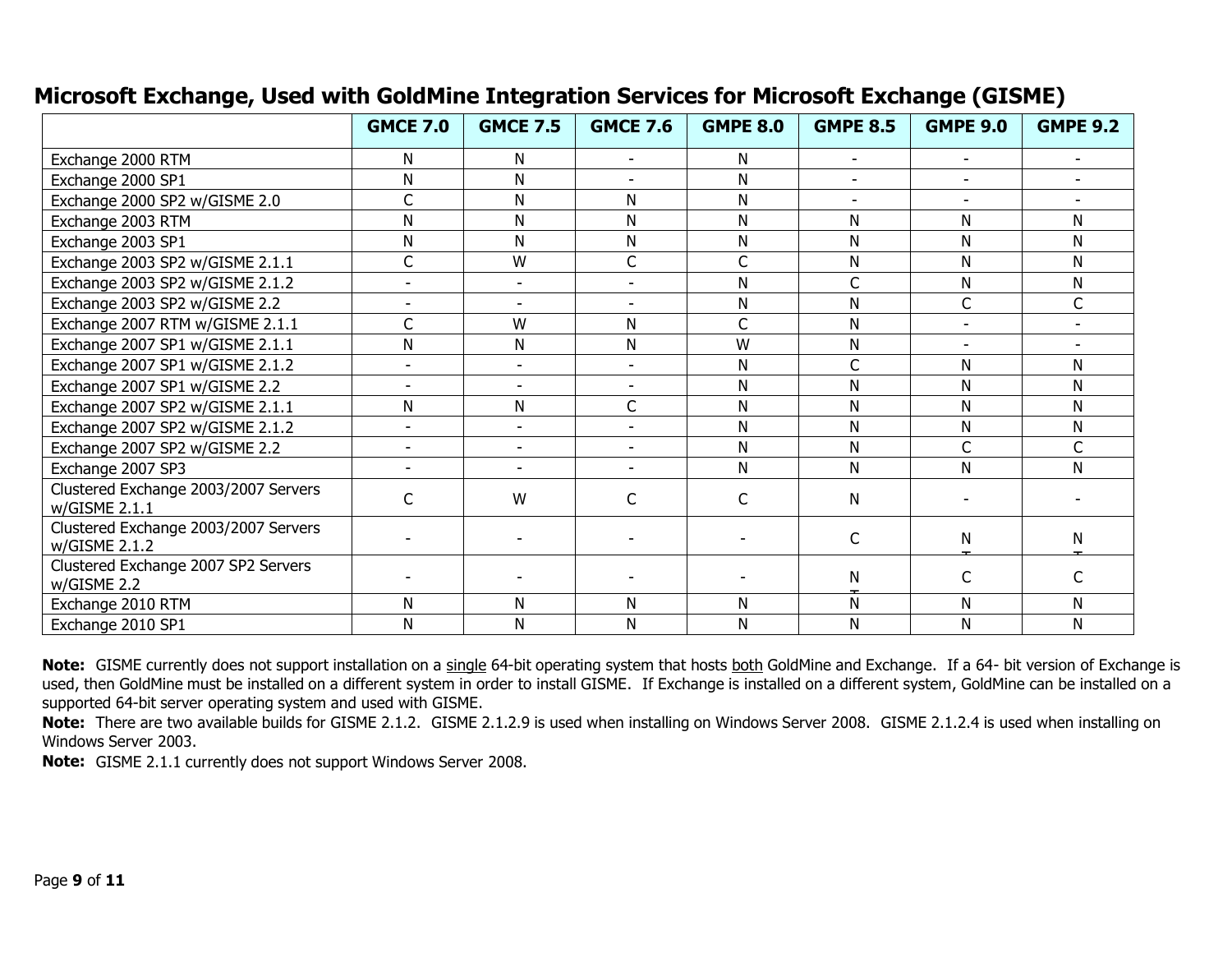#### <span id="page-11-0"></span>**Adobe Acrobat**

|                          | <b>GMCE</b><br>7.0 | <b>GMCE</b><br>7.5 | <b>GMCE</b><br>7.6 | <b>GMPE</b><br>8.0 | <b>GMPE</b><br>8.5 | <b>GMPE</b><br>9.0 | <b>GMPE</b><br>9.2 | <b>GMPE</b><br>2013.1 |           | <b>IGM 7.0 IGM 8.0</b> | <b>iGM</b><br>9.0/9.2 |
|--------------------------|--------------------|--------------------|--------------------|--------------------|--------------------|--------------------|--------------------|-----------------------|-----------|------------------------|-----------------------|
| Acrobat 7.0 Professional | ◡                  | NT                 | <b>NT</b>          | W                  | <b>NT</b>          | ΝT                 | <b>NT</b>          | <b>NT</b>             | N         |                        | <b>NT</b>             |
| Acrobat 8.0 Professional | <b>NT</b>          | ∼                  | W                  |                    | W                  | W                  | W                  | W                     | <b>NT</b> | <b>NT</b>              | <b>NT</b>             |
| Acrobat 9.0 Professional | <b>NT</b>          | NT                 | <b>NT</b>          | <b>NT</b>          | <b>NT</b>          | ֊                  | ֊                  | ⌒<br>֊                | <b>NT</b> | <b>NT</b>              | NT                    |

# <span id="page-11-1"></span>**Reporting Applications**

|                                   | <b>GMCE</b><br>7.0            | <b>GMCE</b><br>7.5       | <b>GMCE</b><br>7.6       | <b>GMPE</b><br>8.0       | <b>GMPE</b><br>8.5       | <b>GMPE</b><br>9.0       | <b>GMPE</b><br>9.2       | <b>GMPE</b><br>2013.     | <b>iGM 7.0</b>           | <b>iGM 8.0</b>           | <b>iGM</b><br>9.0/9.2    |
|-----------------------------------|-------------------------------|--------------------------|--------------------------|--------------------------|--------------------------|--------------------------|--------------------------|--------------------------|--------------------------|--------------------------|--------------------------|
| Crystal Reports 7.x               | $\overline{\phantom{0}}$      | $\sim$                   | $\overline{\phantom{0}}$ | $\sim$                   | $\overline{\phantom{0}}$ | $\overline{\phantom{a}}$ | $\overline{\phantom{a}}$ | $\overline{\phantom{0}}$ | $\overline{\phantom{0}}$ | -                        | $\overline{\phantom{a}}$ |
| Crystal Reports 8.0               | $\overline{\phantom{0}}$      | $\overline{\phantom{0}}$ |                          | $\overline{\phantom{0}}$ | $\overline{\phantom{0}}$ | $\overline{\phantom{a}}$ | $\overline{\phantom{0}}$ | $\overline{\phantom{0}}$ | -                        | $\overline{\phantom{0}}$ |                          |
| Crystal Reports 8.5               | W                             | <b>NT</b>                | <b>NT</b>                | $\overline{\phantom{0}}$ | -                        | $\overline{\phantom{0}}$ | $\overline{\phantom{0}}$ |                          |                          | -                        |                          |
| Crystal Reports 9.0 <sup>11</sup> | $\sqrt{ }$<br>◡               | $\sqrt{ }$<br>◡          | r<br>◡                   | W                        | W                        | W                        | W                        | W                        | $\sqrt{ }$<br>◡          | $\overline{ }$           | <b>NT</b>                |
| Crystal Reports 10.x              | $\overline{\phantom{0}}$      | $\overline{\phantom{a}}$ | ۰.                       | $\overline{\phantom{a}}$ | ۰                        | $\overline{\phantom{a}}$ | $\overline{\phantom{a}}$ | $\overline{\phantom{0}}$ | $\overline{\phantom{0}}$ | -                        |                          |
| Crystal Reports 11                | $\overline{\phantom{0}}$<br>◡ | $\sqrt{2}$               |                          | ⌒                        |                          | ◡                        | W                        | W                        | <b>NT</b>                | W                        | <b>NT</b>                |
| Crystal Reports 11 R2             | <b>NT</b>                     | <b>NT</b>                | <b>NT</b>                | <b>NT</b>                | <b>NT</b>                | <b>NT</b>                | <b>NT</b>                | <b>NT</b>                | <b>NT</b>                | <b>NT</b>                | <b>NT</b>                |
| Crystal Reports 2008              | <b>NT</b>                     | <b>NT</b>                | <b>NT</b>                | <b>NT</b>                | NT                       | <b>NT</b>                | <b>NT</b>                | <b>NT</b>                | <b>NT</b>                | <b>NT</b>                | <b>NT</b>                |

**Note:** Crystal Reports 11 is compatible with Windows XP, Windows 2003, Windows Vista, and Windows

<sup>11</sup> Requires Crystal 9 SP4.